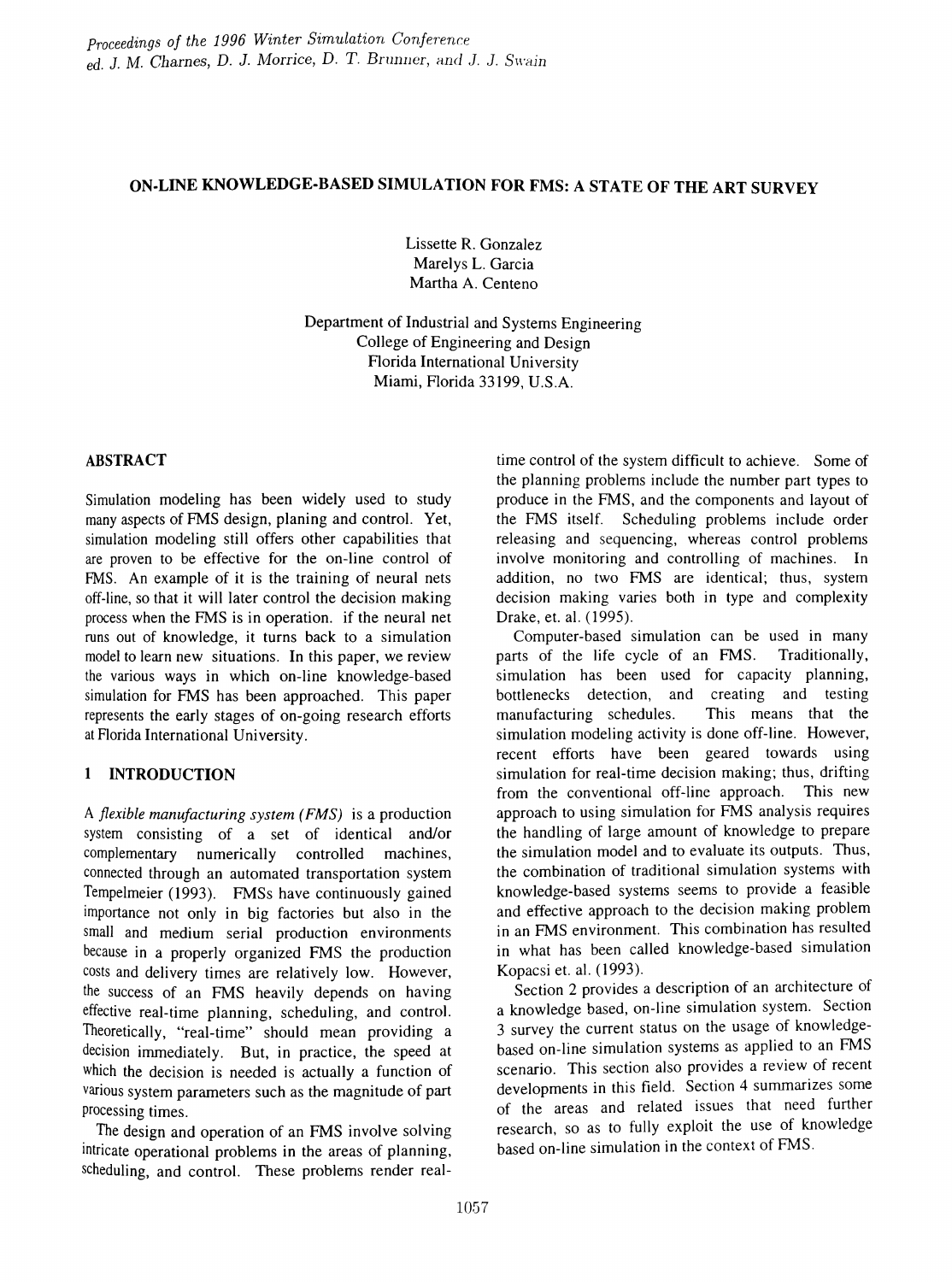## 2 STRUCTURE OF A KNOWLEDGE-BASED ON-LINE SIMULATION SYSTEM

On-Line simulation is a computerized system capable of performing both, deterministic and stochastic simulation in real-time (or quasi real-time) to monitor, control, and schedule parts and resources in a discrete part manufacturing system such as an FMS. The level of complexity of an on-line simulation system depends upon the following factors:

Freshness of Dynamic Data: Refers to the frequency by which data is collected from the FMS. This desired frequency level is determined by the elapsed time to conduct the simulation and the complexity of the simulation model.

Degree of Automation of Data Collection: Refers to the means of collecting the data from the FMS. This process could be fully automated or manual through the use of operators.

Degree of Reaction to Data from Shop-floor: Refers to those changes that would prompt a reaction in the on-line simulation system.

Frequency of Simulation: Refers to the frequency and number of times that a simulation would be conducted. This would depend upon the purpose for which the on-line simulation system has been implemented, for instance short-term planning.

Levels of Capability: Refers to the way the on-line simulation system is structured to handle the control decisions.

The Knowledge-based on-line simulation system provides the ability to control the FMS environment by integrating several knowledge-bases with a simulator and data communication software. This architecture can be used for modeling, simulating and analyzing several of the operational problems discussed in the previous section that characterize an FMS.

To integrate the on-line simulation principle and FMS, there are several means of interfacing the simulation model and the physical system. Figure 1 presents a typical viewpoint of this interfacing as given by Tayanithi, (1992) .

Figure 1 shows the major components of the knowledge-based on-line architecture: FMS emulation, nested databases. knowledge bases, on-line simulation (OLS), knowledge-based controller and supervisor interface.



Figure 1: Knowledge-Based On-line Simulation Architecture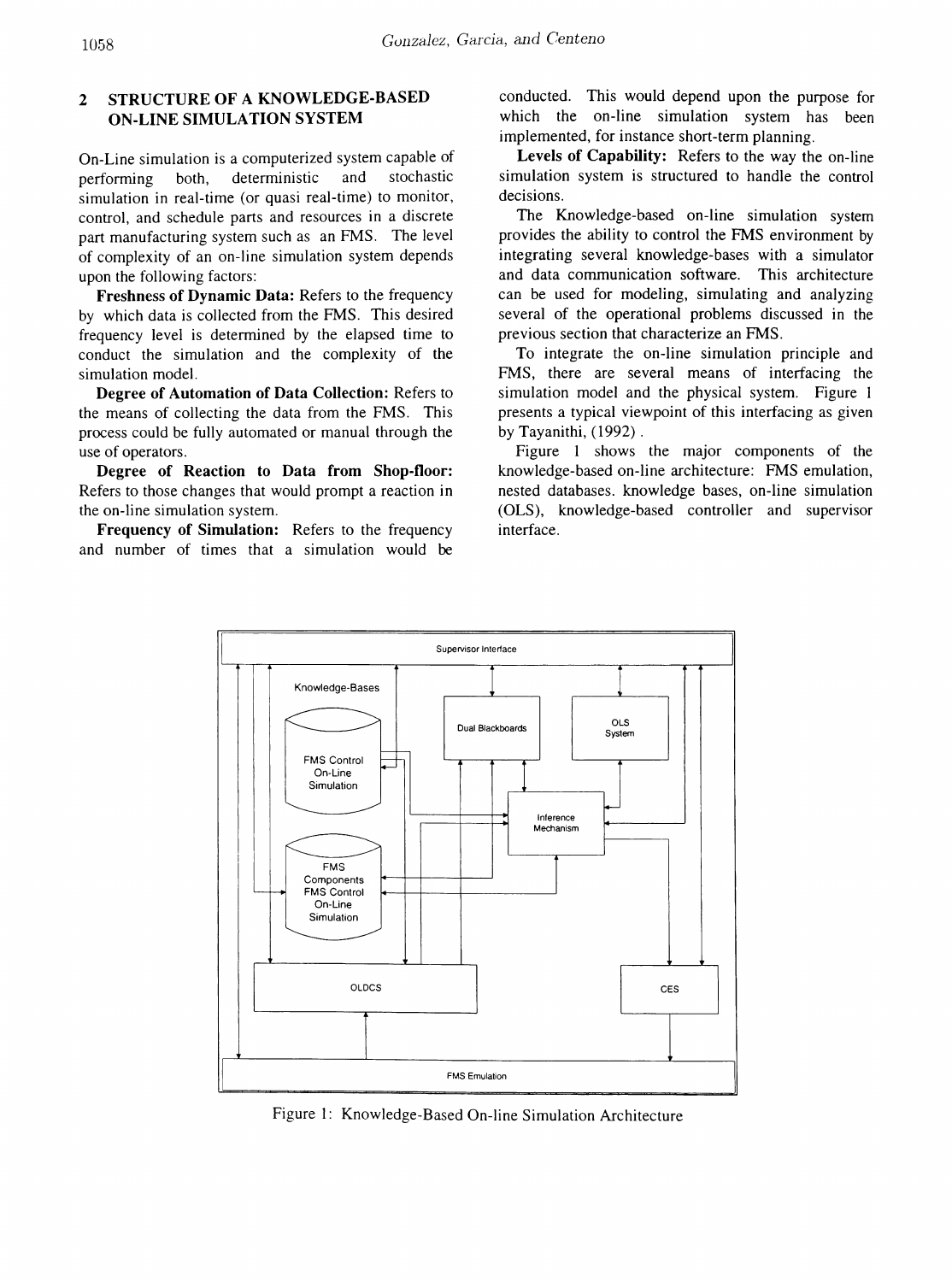The emulated FMS is monitored by the knowledgebased controller; thus, detecting problem immediately when they occur. Upon detection, it would classify the control problems and check to see if a suitable solution resides in the KBs. In the event that no solution is found, alternative actions would be developed and evaluated using on-line simulation. The knowledge base would select the best alternative based on the results from the simulation.

The KB controller includes several inferential methods like forward chaining and blackboard architectures for storing data and improving the inferential process. It interacts with the emulated FMS, nested databases , knowledge bases, OLS, and supervisory interface. The emulated FMS and the KB controller are connected through an on-line data collection system (OLDCS) and a control execution system (CES), as depicted in Figure 1. The OLDCS collects information about the FMS status to allow the KB controller to monitor the system state variables, so as to make appropriate decisions. The CES executes the actions as described by the methods encapsulated in the control decision criteria Tayanithi et. al. (1992).

## 3 RELEVANT WORK

Many researchers have devoted considerable time to study and prototyping OLS systems in FMS scenarios. Tayanithi, et. al. (1992) presents a study regarding the complexity reduction during interruption analysis in a FMS using a knowledge-based on-line simulation system (KBOLS). Their effort focused on interruptions caused by machine breakdowns and rush orders. These interruptions prompt for changes in the loading scheduling decisions; thus, posing a high level of complexity in the decision making, even when the number of machines and part types in a FMS is small. They developed a new architecture that combines KB, simulation, and an on-line data acquisition techniques in order to perform the interruption analysis. Several experiments were conducted using this architecture to evaluate the improvements in terms of complexity reduction and response time. Results showed a significant reduction of complexity while making critical on-line decisions during the interruptions in a FMS. Another contribution of the study is that the developed architecture is capable of reducing the search space to only a few alternatives instead of evaluating every single one; thus, reducing the response time.

In a similar study done by Manivannan and Banks (1991), a framework for achieving real-time control was developed. The framework integrates data collection devices with a dynamic knowledge base and a simulation model. The framework is known as real-

time knowledge-based simulation (RTKBS). The meaning of modeling control and analysis framework within the RTKBS is provided using a very abstract terminology. The problem of synchronizing various events within the FMS and their times of occurrence in both the simulation and the actual manufacturing cell is discussed. Response time reduction is accomplished by creating a dynamic knowledge base containing the results from previous simulations. The RTKBS system is applied to a manufacturing cell connected by a variety of material handling systems.

Szu-Yung David Wu et. al. (1988), proposes a control structure for flexible manufacturing cells that takes advantage of the Expert System technology and discrete event simulation. MPECS (Multi-pass Expert Control System) utilizes artificial intelligence and simulation in real-time control procedures to maximize the benefits provided by each method. The system breaks up a production cycle into various decision point periods. At each of these decision points, the current system status is assessed and simulations are conducted to test which control rule performs the best, among those alternatives generated by the expert system. One significant result from this study establishes that the performance of MPECS is considerably better than that of single-pass traditional methods that constantly use a single rule.

Smith et. al. (1994) examined the application of discrete event simulation for shop floor control of an FMS. In their architecture, namely RapidCIM, simulation is also used as a task generator to control the physical equipment of the shop floor. The way the system is configured provides for a clear separation of decision making and execution; thus, it introduces flexibility into the shop floor control system.

Harmonosky (1995) performed a very comprehensive review of recent developments in the field of knowledge based on-line simulation, focusing on those problems regarding real-time scheduling in an FMS. One of the studies reviewed is the one done by Krishnamurthi and Vasudevan (1991). In their work, they present a framework for a domain-based on-line simulation, which could be used as a general purpose decision support system. This indeed represents the biggest contribution of their study, since as the authors claim, the framework although domain-specific, is generic to all problems generated within such domain. The simulation continuously monitors the real systems so that it always reflects the current system state. This system constitutes an example of what Harmonosky identifies as continuos real-time scheduling, in which every decision regarding the task to be scheduled next is made as time moves forward in the physical system. This opposes the other type of real-time scheduling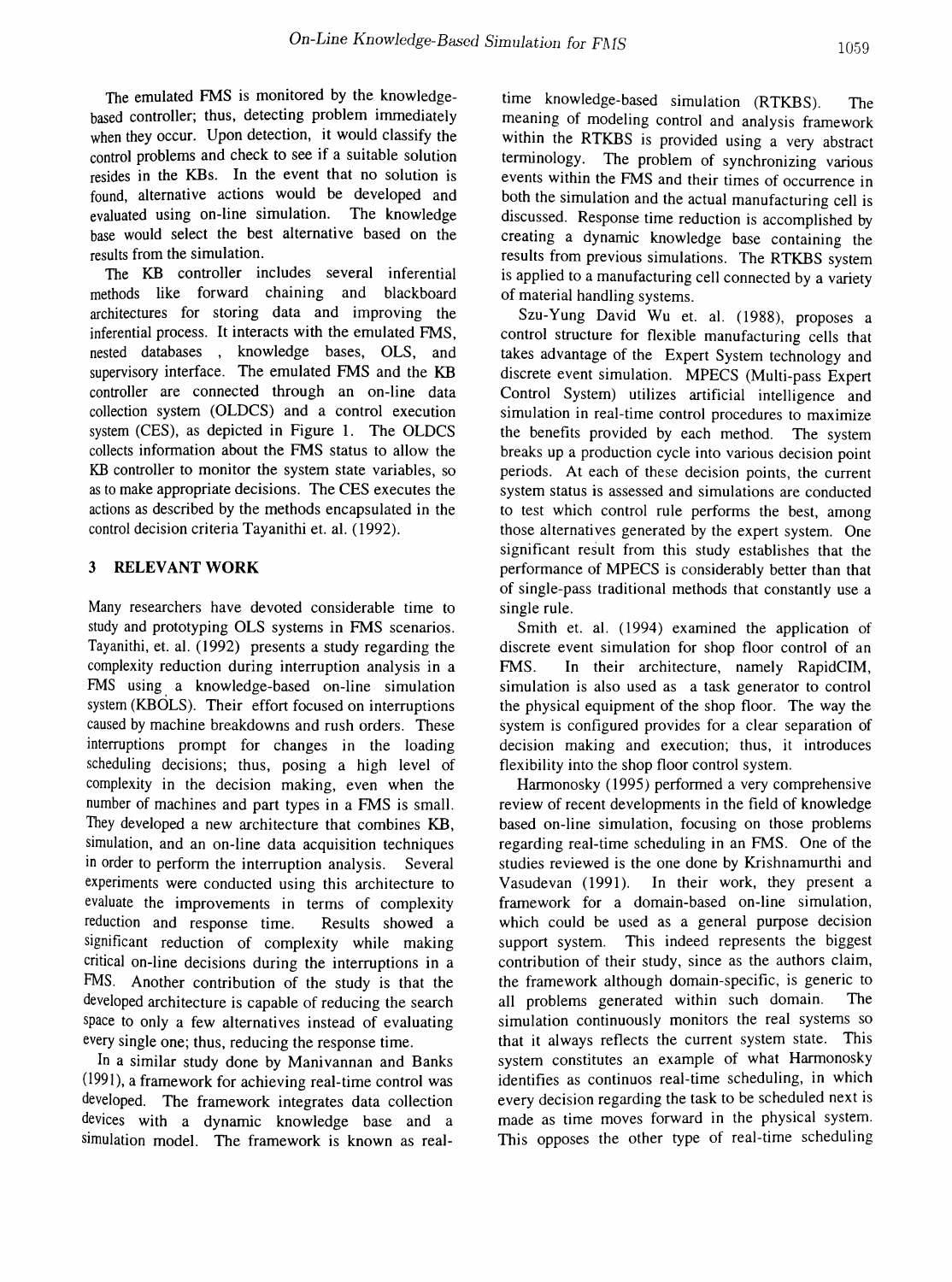system, "exception", in which decisions are made whenever an event like a breakdown occurs.

Another study that Harmonosky discusses is the one performed by Duffe and Prabhu (1994). In their study, the authors exemplarize the use of simulation to evaluate local schedules generated by local controllers in an FMS environment. All entities in the system develop a local schedule, which is optimal among their alternatives. Furthermore, the best alternative among all local schedules is selected for execution posterior to the simulation evaluation of these optimal local alternatives. The authors sustain that this method of providing feedback to the entities, allowing them to select their own local schedule, provides faster scheduling decision making and evaluation, which in turns makes this method more attractive for real-time applications.

### 4 SUMMARY

It has been established that the complexity of the operational problems that characterize an FMS calls for an efficient tool that would facilitate decision making by providing a real-time control in a reasonable response time. A viable alternative to these problems has been the use of knowledge-bases in conjunction with on-line simulation implementations. Although a relevant amount of work has been undertaken in this regard, there are still areas for future research opportunities. One of the areas many of the reviewed authors have agreed on is the frequency by which data should be collected. This area is very important for the overall performance of the system since creating large databases has a negative effect in the response time.

In addition, another area for potential improvement involves simulation software developers. Simulation packages of the future should provide the programming capability to help resolve the issue of interfacing the simulation with the real system which is already being considered by commercial developers as per Harmonosky (1995).

#### **REFERENCES**

- Drake, Glenn R., J. S. Smith, and B. A. Peters. 1995. Simulation as a Planning and Scheduling Tool for Flexible Manufacturing Systems. In *Proceedings of the* 1995 *Winter Simulation Conference,* ed. Alexopoulos, K. Kang, W. R. Lilegdon, and D. Goldsman, 805-812.
- Harmonosky, C. 1995. Simulation-Based Real-Time Scheduling: Review of recent Developments. In *Proceedings of the* 1995 *Winter Simulation Conference,* ed. Alexopoulos, K. Kang, W. R.

Lilegdon, and D. Goldsman, 220-225.

- Kopacsi, S., N. T. Koussoulas, and D. Gavalcova. 1993. Knowledge Based Modelling, Simulation and Evaluation of Flexible Manufacturing Systems. *Knowledge Based Hybrid Systems* (B-ll): 203-212.
- Manivannan, S. and J. Banks. 1991. Real-Time Control of a Manufacturing Cell Using Knowledge-Based Simulation. In *Proceedings of the 1991 Winter Simulation Conference,* ed. Barry L. Nelson, W. David Kelton, and Gordon M. Clark, 251-260.
- Manivannan, S. and J. Banks. 1992. Design of a Knowledge-Based On-Line Simulation System to Control a Manufacturing Shop Floor. IIE *Transactions* 24:72-83.
- Stecke, K. E. 1985. Design, Planning, Scheduling, and Control Problems of Flexible Manufacturing Systems. Annals of Operations Research 3:3-12.
- Tayanithi, P., S. Manivannan, and J. Banks. 1992. Complexity Reduction During Interruption Analysis in a Flexible Manufacturing System Using Knowledge-Based On-Line Simulation. *Journal of Manufacturing Systems* 12:153-169.
- Tayanithi, P., S. Manivannan and J. Banks. 1992. A Knowledge-Based Simulation Architecture to Analyze Interruptions In a Flexible Manufacturing System. *Journal of Manufacturing Systems* 11: 195- 213.
- Tempelmeier, H. and H. Kuhn. 1993. Flexible Manufacturing Systems. *Decision Support for Design and Operation.* Ed. John Wiley & Sons, Inc.
- Whitney, C. 1985. Control Principles in Flexible Manufacturing. *Journal of Manufacturing Systems* 4: 157-167.
- Wu, S. and R. A. Wysk. 1988. Multi-pass Expert Control System - A Control/Scheduling Structure for Flexible Manufacturing Cells. *Journal of Manufacturing Systems* 7: 107-119.
- Wu, Zhiming. 1992. Combining of Expert System and Simulator for FMS Rescheduling. *Japan/USA Symposium on Flexible Automation* 2: 1127-1130.

#### AUTHOR BIOGRAPHIES

LISSETTE GONZALEZ is a graduate student at Florida International University, where She is pursuing a Master of Science degree in Industrial Engineering. Her research interests are in the area of FMS modeling and optimization. She is expected to graduate in December of 1996. She received a Bachelor of Science degree in Industrial and Systems Engineering from Florida International University in 1995. She is a member of IIE.